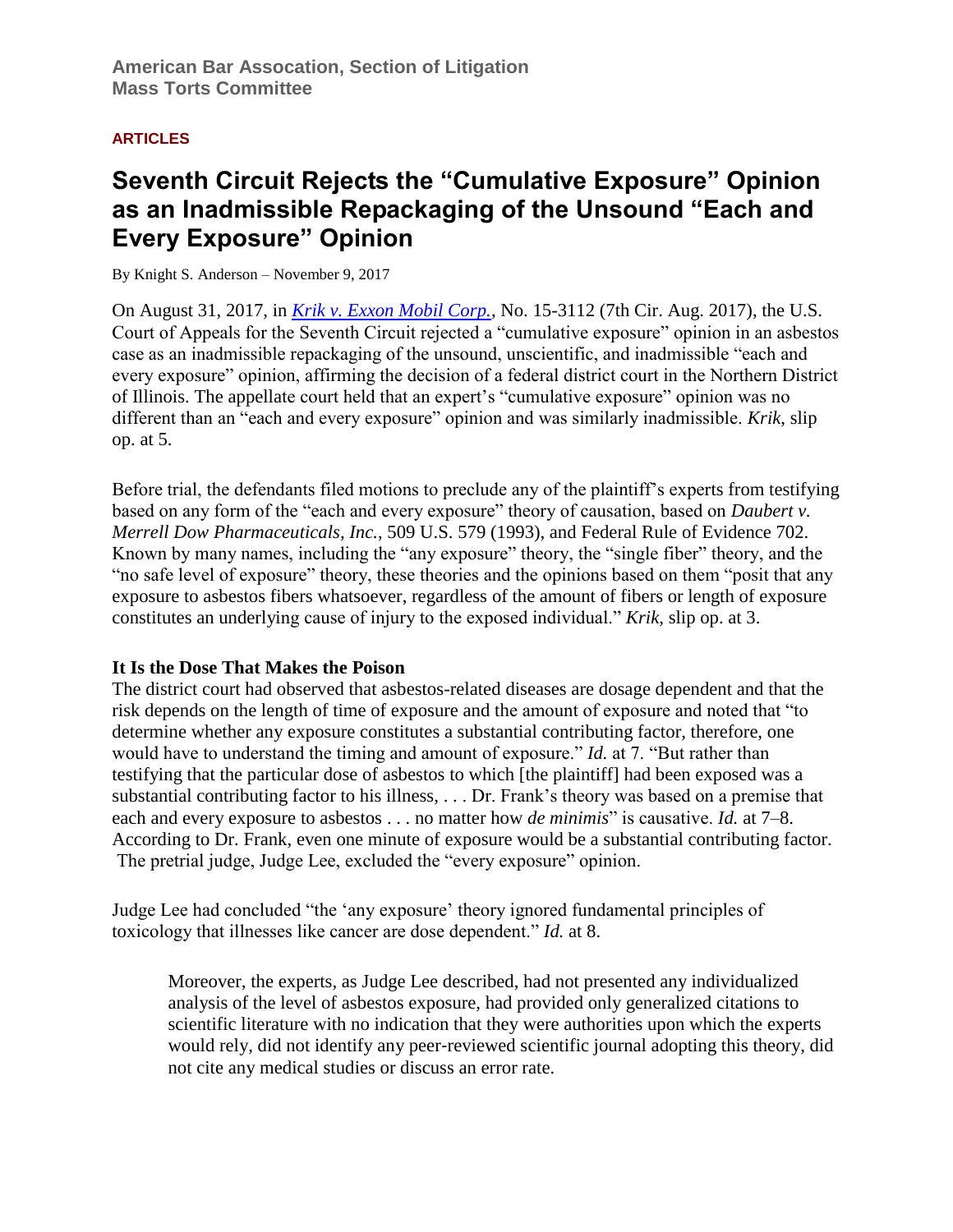#### *Id.*

## **Sleight of Hand Is Not Scientific**

However, at trial, in an effort to circumvent that order, the plaintiffs tried to repackage, requalify, and reoffer the same opinion as a "cumulative exposure" opinion, arguing that it was different and therefore not precluded. The trial judge, Judge Shah, concluded that Dr. Frank's testimony was still "not tied to the specific quantum of exposure attributable to the defendants, but was instead based on his medical and scientific opinion that every exposure is a substantial contributing factor to the cumulative exposure that causes cancer." Judge Shah found that the "cumulative exposure" opinion was the same as the "each and every exposure" opinion that Judge Lee had previously excluded.

Judge Shah repeated Judge Lee's finding, stating that "[t]o find a defendant liable, plaintiff must prove causation attributable to that defendant. It would be misleading and confusing for an expert to opine—particularly using the legal terminology of 'substantial contributing factor' that the plaintiff's cancer was caused by defendants when the foundation for the opinion was that every exposure (without regard to dosage) contributes to cause cancer." *Id.* at 9. "In other words, causation requires that an expert connect the nature of the asbestos exposure and pair it with a *Daubert*‐approved methodology that can be used to determine whether such an exposure was a substantial cause of the defendant's injury." *Id.* at 9–10.

#### **The Seventh Circuit Embraced the District Court Opinions**

On appeal, the plaintiff argued that "Judge Shah made an errant factual determination that the cumulative exposure theory was the same as the 'each and every exposure' theory that Judge Lee had barred." *Id.* at 5. The Seventh Circuit analyzed whether the "cumulative exposure" theory was sufficiently similar to the "each and every exposure" theory and reviewed the propriety of excluding Dr. Frank's testimony.

The Supreme Court has interpreted Rule 702 with a flexible standard that boils down to two over‐arching requirements for expert witness testimony. The expert testimony must be "ground[ed] in the methods and procedures of science" and must "assist the trier of fact to understand or determine a fact in issue." . . . *Daubert* requires the district court to act as an evidentiary gatekeeper, ensuring that an expert's testimony rests on a reliable foundation and is relevant to the task at hand. To do this, a trial judge must make a preliminary assessment that the testimony's underlying reasoning or methodology is scientifically valid and properly applied to the facts at issue.

*Id.* at 6 (internal citations omitted).

The appellate court explained:

<sup>© 2017</sup> by the American Bar Association. Reproduced with permission. All rights reserved. This information or any portion thereof may not be copied or disseminated in any form or by any means or stored in an electronic database or retrieval system without the express written consent of the American Bar Association.